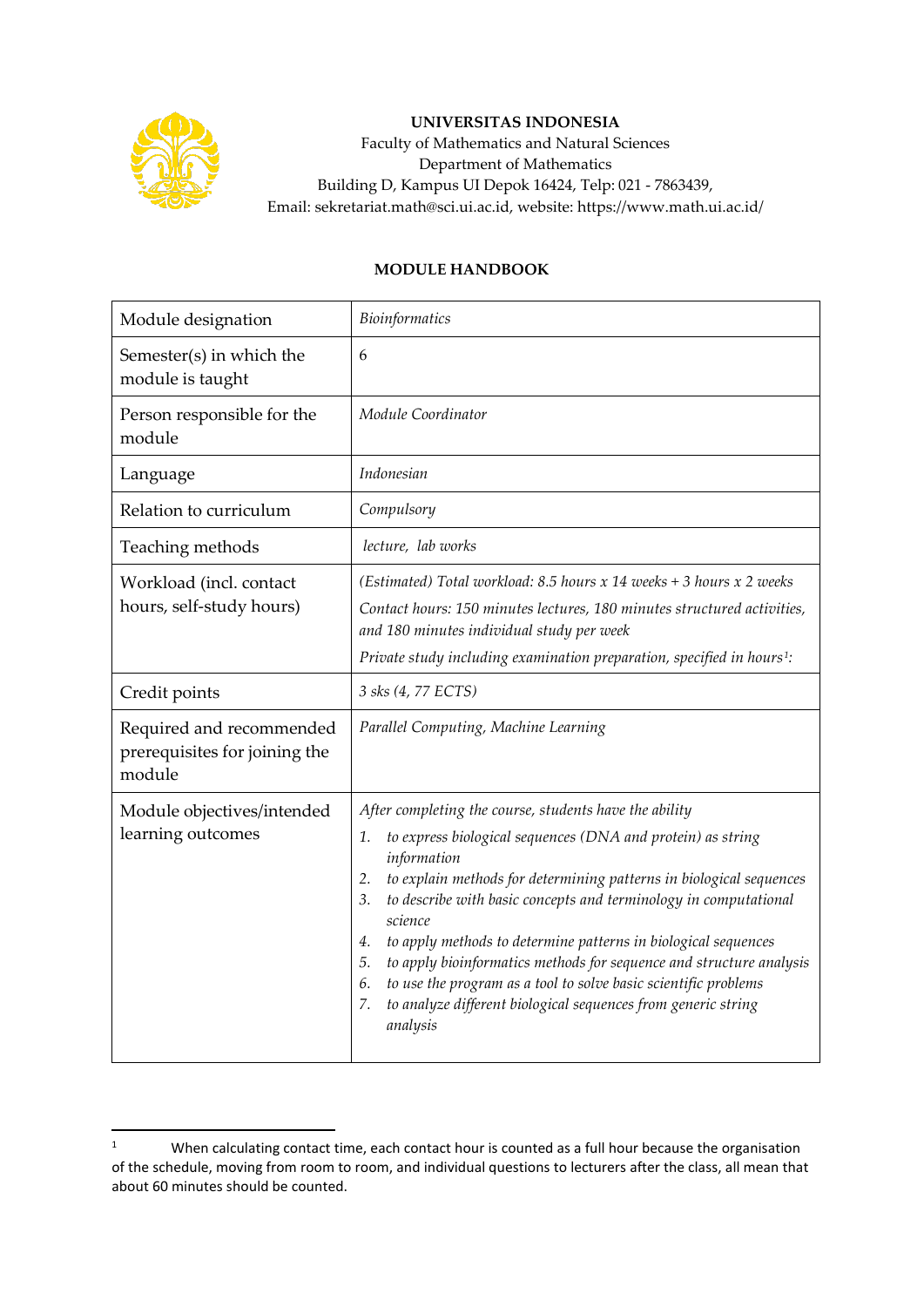| Content                  | Introduction of Bioinformatics<br>1.                                                                      |
|--------------------------|-----------------------------------------------------------------------------------------------------------|
|                          | 2.<br>Pair-wise sequence alignments and database search                                                   |
|                          | Phylogenic tree and multiple sequence alignments<br>3.                                                    |
|                          | Protein Structure Alignments<br>4.                                                                        |
|                          | 5.<br>Modelling of Protein-protein interactions                                                           |
|                          | 6.<br><b>Biological Data Modeling</b>                                                                     |
|                          | Analyzing Data From High Throughput Experiments<br>7.                                                     |
| <b>Examination</b> forms | 1.<br>Class activities : homework, mini project<br>2.<br>Mid-term examination<br>Final examinations<br>3. |
| Study and examination    | The final mark will be weighted as follows:                                                               |
| requirements             | Homework (10%).<br>1.                                                                                     |
|                          | 2.<br>Mini Project (30%)                                                                                  |
|                          | Mid-term examination (30%)<br>3.<br>Final examinations (30%)<br>4.                                        |
|                          | To succesfully pass the module it requires minimum 55% of the total<br>mark.                              |
|                          | Mark<br>Grade                                                                                             |
|                          | $85 - 100$<br>$\boldsymbol{A}$                                                                            |
|                          | $80 - 85$<br>$A-$                                                                                         |
|                          | $75 - 80$<br>$B+$                                                                                         |
|                          | $70 - 575$<br>B                                                                                           |
|                          | $65 - 570$<br>$B-$                                                                                        |
|                          | $60 - 5$<br>$C+$                                                                                          |
|                          | $\mathcal{C}$<br>$55 - 50$                                                                                |
|                          | $40 - 55$<br>D                                                                                            |
|                          | $\cal E$<br><40                                                                                           |
|                          |                                                                                                           |